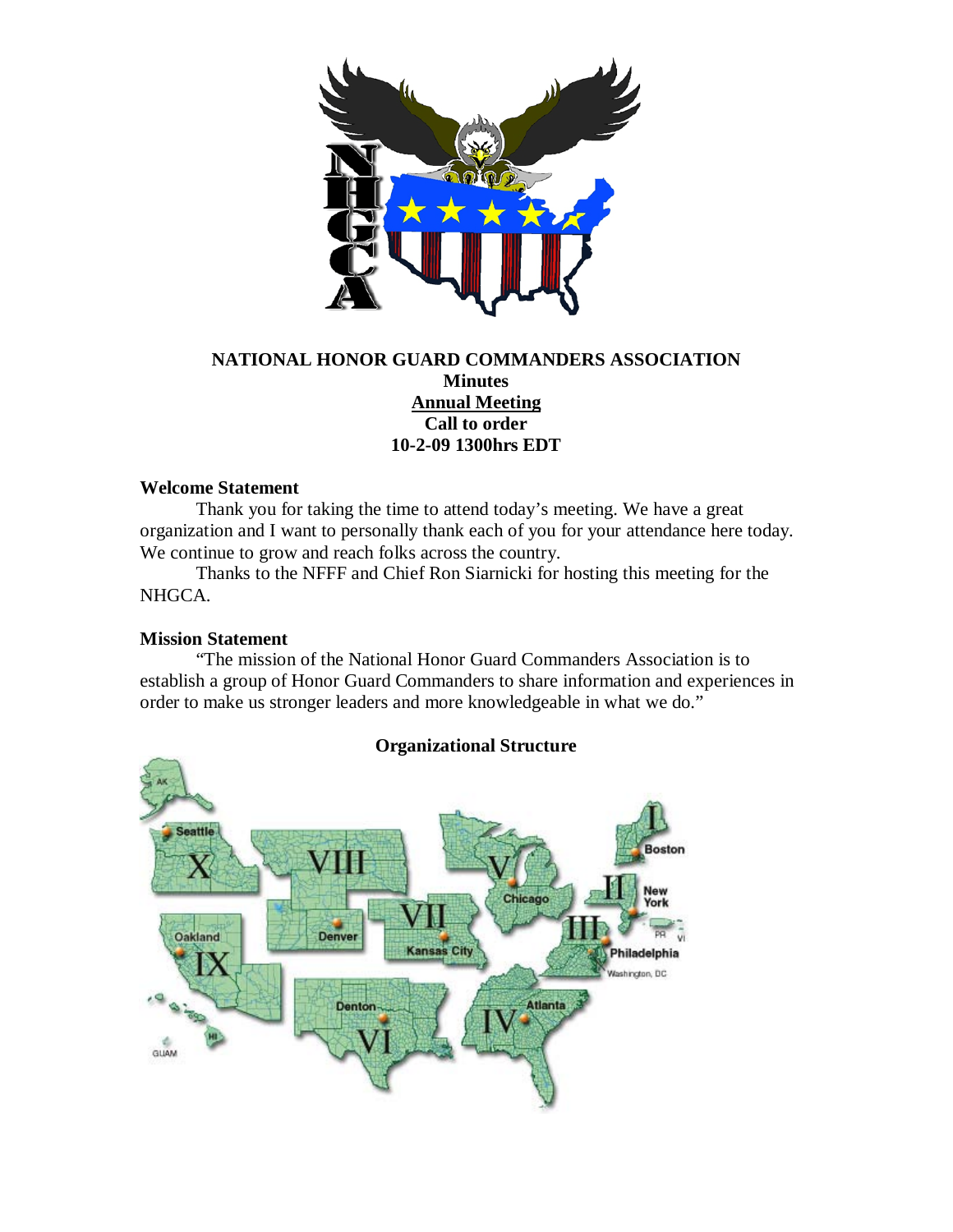# **Roll Call:**

#### **Board of Directors**

| Jim McLoughlin | Connecticut   | <b>Board Chairman</b>      |
|----------------|---------------|----------------------------|
| Mark Klose     | New Hampshire | Director: Regions $1 \& 2$ |
| Dave Hathaway  | Pennsylvania  | Director: Regions $3 & 5$  |
| Doug Swartz    | Florida       | Director: Regions $4 & 6$  |
| Kyle Ienn      | Nebraska      | Director: Regions $7 & 8$  |
| Dan Gosnell    | California    | Director: Regions 9 & 10   |
| Eric Nagle     | Maryland      | <b>NFFF</b> Representative |

## **Regional Directors**

| Region I           | Earl Lincoln      | New Hampshire |
|--------------------|-------------------|---------------|
| Region II          | <b>Hal Grout</b>  | Connecticut   |
| Region III         | Ron Quesenberry   | Virginia      |
| <b>Region IV</b>   | David Bradley     | Georgia       |
| Region V           | Tim Wren          | Michigan      |
| Region VI          | Levi Clements     | Texas         |
| Region VII         | Roger Hansen      | Nebraska      |
| <b>Region VIII</b> |                   |               |
| Region IX          | Rich Cordova      | California    |
| Region X           | <b>Brad Paris</b> | Oregon        |

#### **State Representatives**

To be identified by the respective Regional Directors and then listed on the web site. This person can provide the general membership a point of contact at the state/local level. Attendees interested in this position were asked to see Dave Hathaway after the meeting so their interest can be shared with the Regional Directors.

## **Membership**

The best way to disseminate information to the membership at this point is through the web site. Dave Hathaway maintains a database of the membership and contact information.

Board Chairman – assigns the Board of Directors Board of Directors – Identify Regional Directors Regional Directors – Identify State Representatives

Dave Hathaway has set up emails by region via the web site. A test was conducted using the Board as group. Emails can be sent by group i.e. Region 1, Region 5, Regional Directors, etc… This can now be used at the State level as well. If additional groups are needed, contact Dave Hathaway.

#### **Meeting Schedule**

| January | <b>Regional of Directors</b> |
|---------|------------------------------|
| April   | <b>Regional Directors</b>    |
| July    | <b>Board of Directors</b>    |
| October | <b>Annual Meeting</b>        |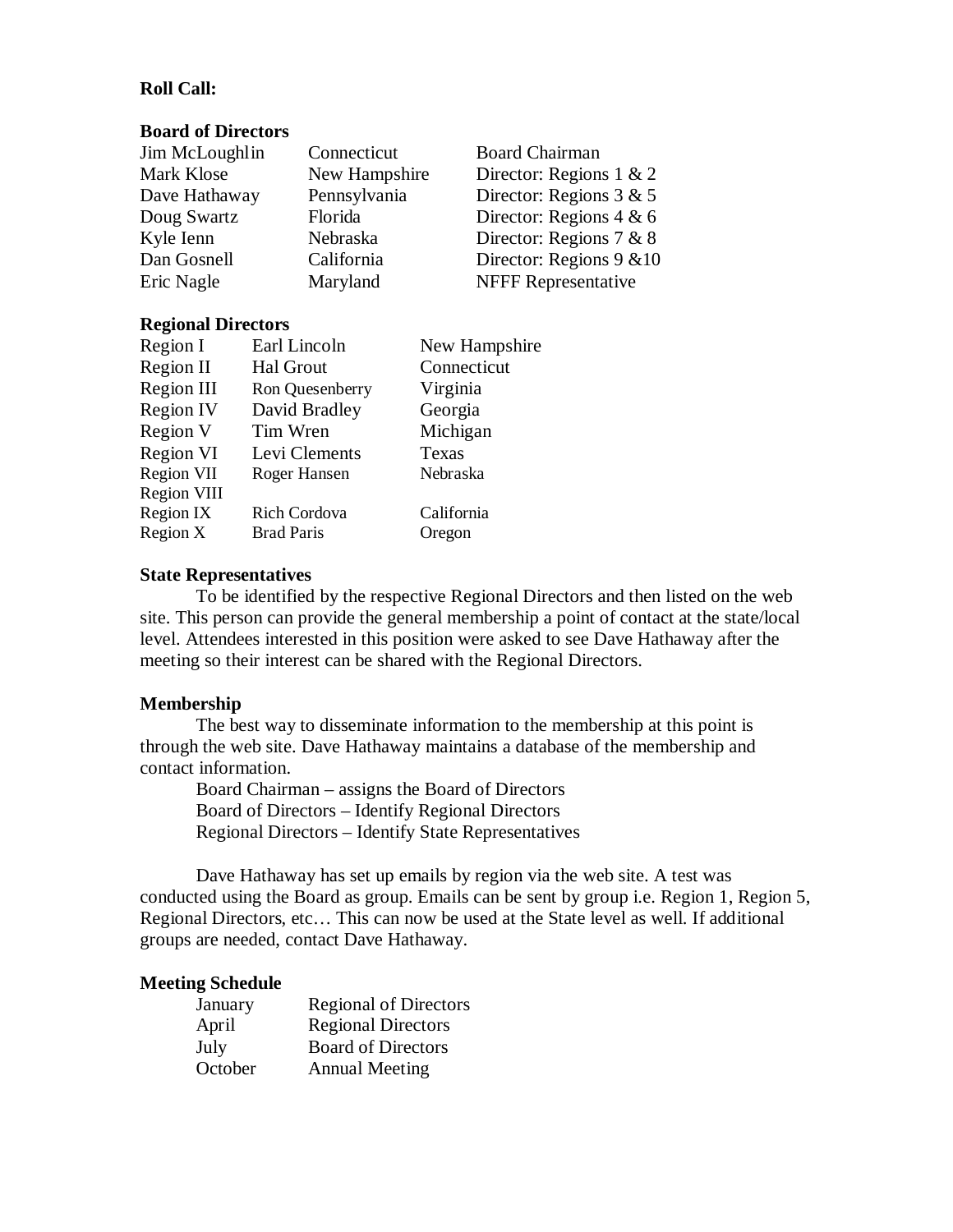### **Funeral Response Levels**

Descriptions of LODD, non-LODD and other (retiree, civilian employee), and are posted to the web site.

An additional IAP will be added to the web site as well.

Also, if your organization already has a policy on levels of service, by all means use them. Ours are posted as a reference in case someone is looking for suggested levels of service.

# **Education / Training**

## **NFFF – Taking Care of our Own**

*Contact Jeanne Tobia at the NFFF if interested in hosting a regional class.* [http://www.firehero.org](http://www.firehero.org/)

**National Honor Guard Academy** *Click on link for list of upcoming offerings* [http://www.nationalhonorguardacademy.com](http://www.nationalhonorguardacademy.com/) *This class is being offered several times this year. See web site for additional info.*

**Goshen, Indiana Police** *Click on link for additional information* <http://www.honorguardtraining.com/> *This class is being offered several times this year. See web site for additional info.*

**Courage to be Safe Training** *Click on link for list of upcoming offerings* <http://www.everyonegoeshome.com/events/> *Discussion on adding the "everyone goes home" element to the LAST team as an awareness and educational component. The survivor stories always stick with the audience… Kyle and Eric will approach John Proels with the idea.*

# **Minnesota Law Enforcement Honor Guard Training Academy**

[http://policelink.monster.com/training/articles/86862-lema-honor-guard-camp](http://policelink.monster.com/training/articles/86862-lema-honor-guard-camp-training)[training](http://policelink.monster.com/training/articles/86862-lema-honor-guard-camp-training) This agency brought to our attention by the US Parks Service.

**Additional training opportunities** are listed on the web site. *We ask those entities that we post, promote the National Honor Guard Commanders Association during their classes.* 

# **National Memorial Service** – State memorials listed on web site

NFFF

- Rich Cordova was nominated as Deputy Honor Guard Commander for 2009 and Mark Bonzer for 2010. If you're interested in this honor, contact Doug Swartz after the meeting and send him an email interest message at [flaswartz@aol.com](mailto:flaswartz@aol.com)
- Selection criteria for the D/C position include: willingness to make a 4 year commitment, leadership experience, experience at large scale events such as LODD's, willingness to travel to the east coast to attend the planning meetings, does the individual embody the spirit of the weekend (focus on the family), additional skills/experience that might enhance the memorial weekend
- *Wreath laying at Arlington scheduled for 9-30-10 around noon Please make a note of this. Suggested idea: bring the wreath to the NFFF after the day at Arlington.*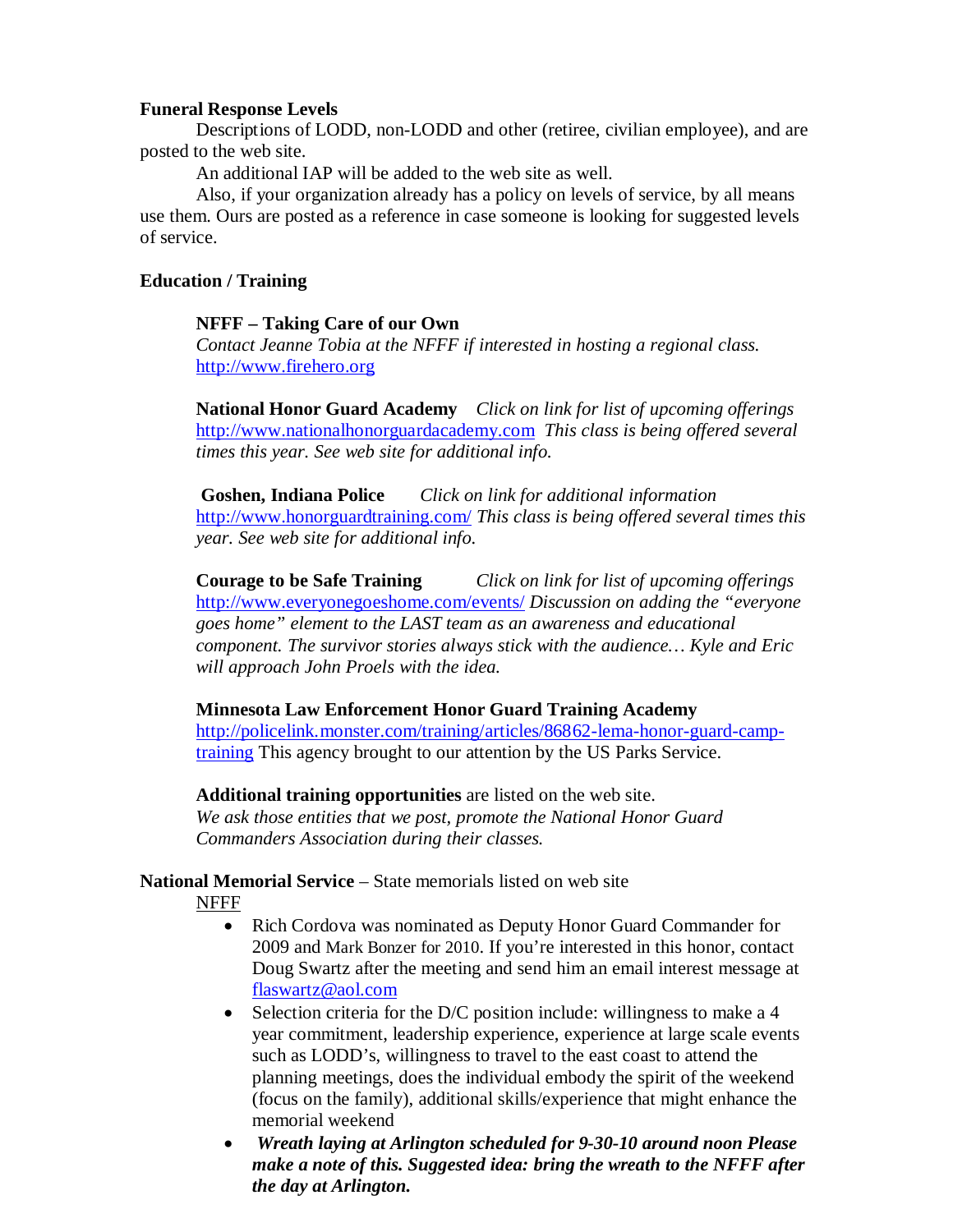#### **Web Page** [http://www.nhgca.com](http://www.nhgca.com/)

*Dave Hathaway* continues to do a tremendous job at maintaining this web site and associated pages connected to the main page. Dave is requesting pictures emailed to him to be posted on web site. [ffhathaway@msn.com](mailto:ffhathaway@msn.com)

Discussion items:

- article for the website on the Arlington Memorial Service.
- article for the website regarding the change in the flag code we are supporting. Include samples of letters that other Honor Guards can use to help enlist support from law makers from more states.
- posting of Funeral IAP's
- How to list state coordinators on the site.
- articles written on training, how to start an Honor Guard, fund raising etc.

The development of a **BLOG** and/or a bulletin board type communication set up via the web site is being looked at to encourage the membership to begin the process of sharing and networking ideas. It was determined that the Facebook page will accomplish this goal.

The web site seems to be the back bone for information sharing and your contributions to the site will make it only better. There are approximately 26 pages of material on the site and Dave is reconsidering the setup / layout. Please forward any suggestions to him.

The NFFF, IAFF and the FFC have authorized use of their respective logos on our web site. Please forward any requests to link our sight to Dave Hathaway.

### **Funding**

The NFFF will accept donations intended for the NHGCA. The donations shall be made to the NFFF with an indication in the memo section: National Honor Guard Commanders Assoc. A separate account code will be generated and used for NHGCA support. On line donations are accepted as well. At this time no donations have been received.

Dave Hathaway and his Honor Guard have made a donation of a complete set of flags, axes, etc to the NFFF for use and display, so that bringing equipment to the facility will no longer be necessary. NFFF is working on developing a policy on the use of the equipment and the foundation is committed to appropriately displaying the donated items.

The agreement with OSU regarding printing is defunct. It's possible we may need to solicit donations to further fund future printings.

### **DOJ Initiative – LAST teams**

Primary focus – PSOB benefits for families.

Secondary focus – State LODD response teams – development of teams to include these elements: honor guard, chief to chief, chaplain, survivor, and behavioral health (CISM). HOTLINE set up to activate the teams.

Listing the DOJ State Team Leaders contact information by State on our web site has been accomplished.

### **Brochure**

Tri-Fold brochure completed. Example temporarily posted on the web site. Print materials are available. Dissemination will be by Region with the NFFF maintaining a supply as well for conferences. Eric is going to order more through OSU as we have distributed most of our initial order, either to us or at the trade shows and on campus.